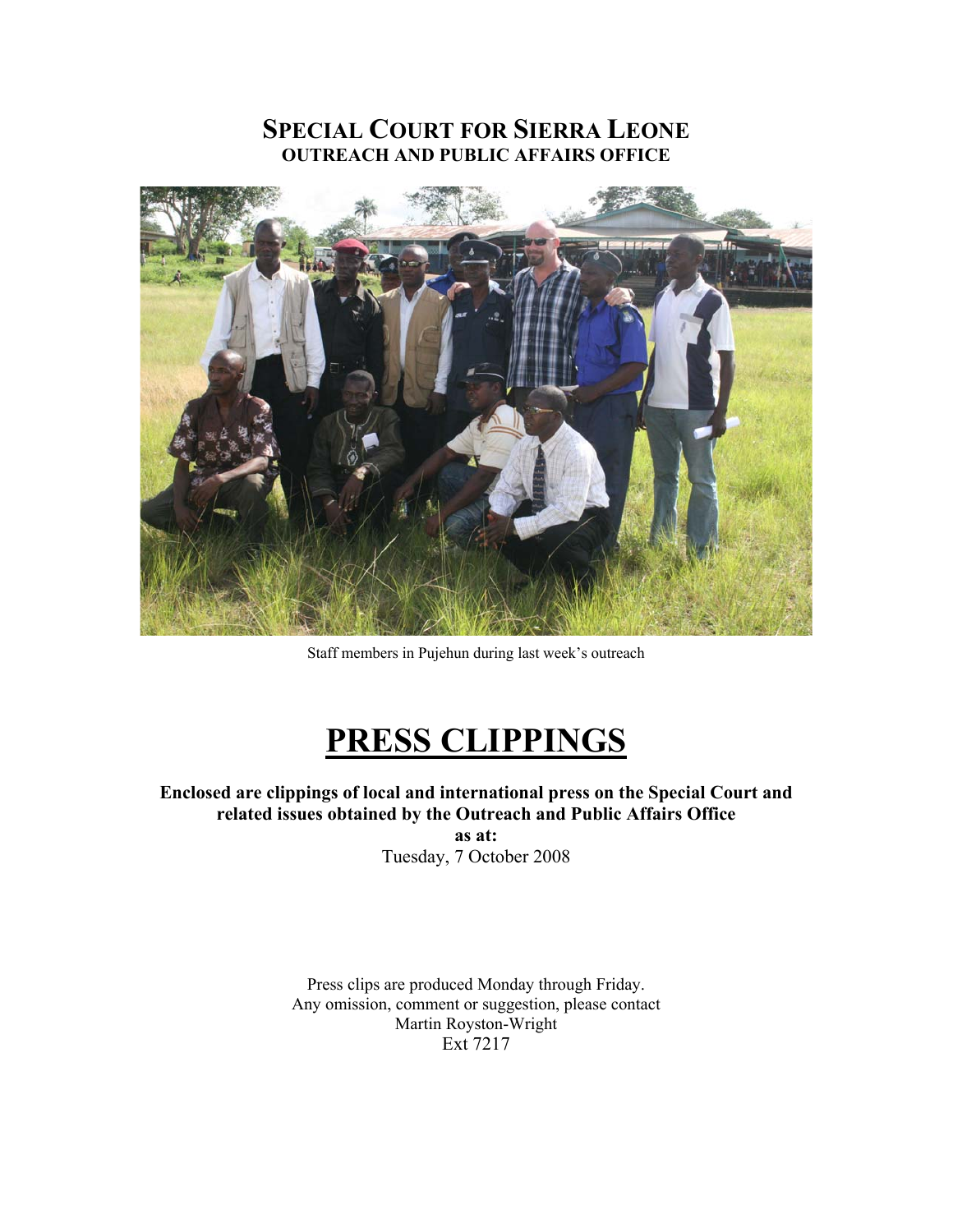| <b>International News</b>                                                          |           |
|------------------------------------------------------------------------------------|-----------|
| Report from The Hague / BBC World Service Trust                                    | Pages 3-4 |
| Man 'killed for Resembling Samuel K. Doe' / Cocorioko                              | Page 5    |
| UNMIL Public Information Office Complete Media Summaries / UNMIL                   | Pages 6-8 |
| Civil Society Groups Express Concern over Alleged Human Rights/ Patriotic Vanguard | Page 9    |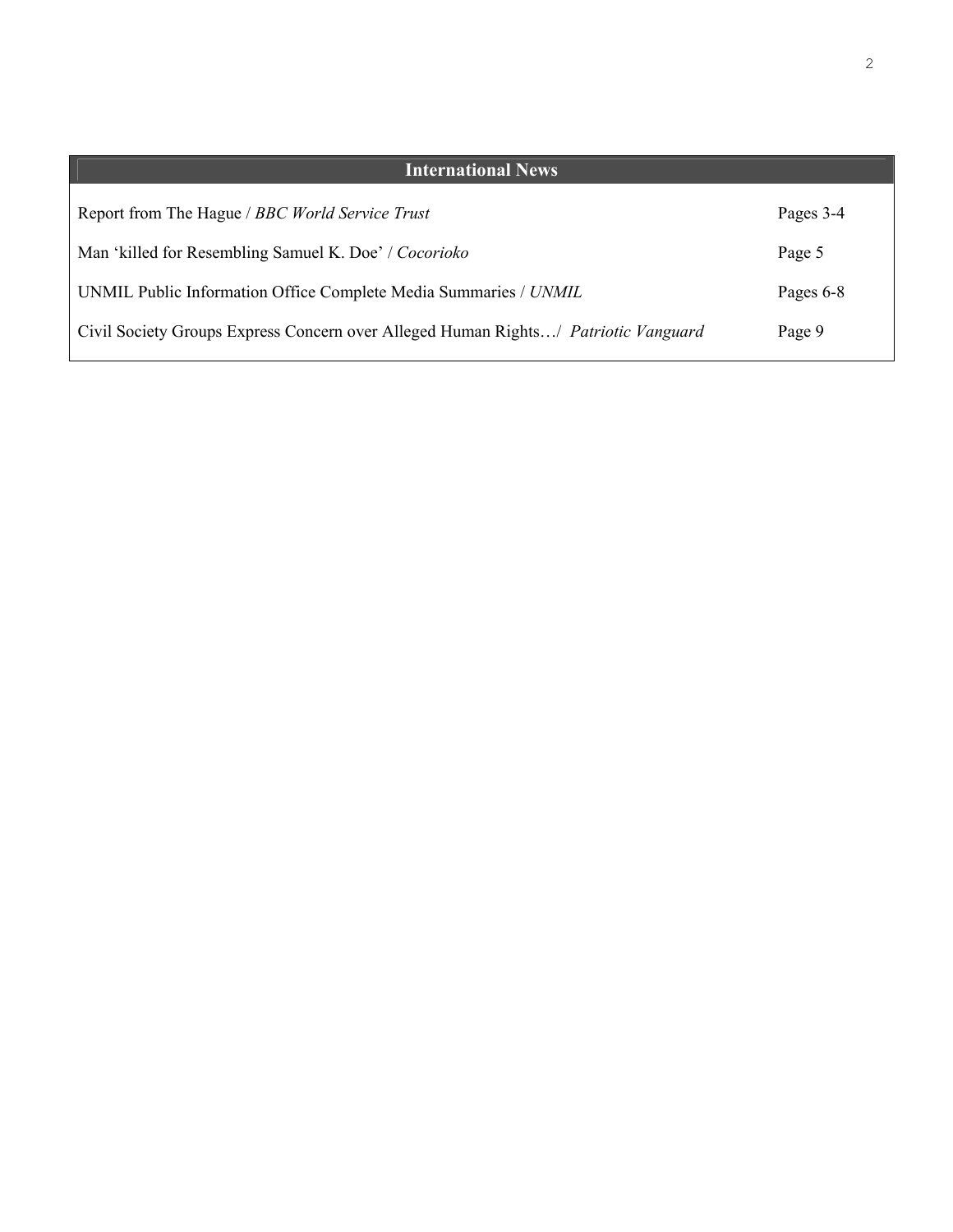# BBC World Service Trust Monday, 6 October 2008

#### **Report from The Hague**

A Former Child Soldier has testified to the torture, enslavement and murder of civilians by Sierra Leonean rebels allegedly supported by Indicted Former Liberian President Charles Taylor. Captured by rebels at age 12, the witness identified those who captured him as Liberian English-Speaking men commanded by one Major Wallace formerly of Alhaji Kromah's ULIMO. As Joseph Cheeseman reports, the prosecution  $51<sup>st</sup>$  witness described to the court the first cruel treatment of a civilian he saw. The witness is testifying in the Kono Language so he's being interpreted.

CHEESEMAN: The Former Child Soldier, Komba Sumana now in his early 20s told the judges he was hiding in a forest when he saw the rebels pour boiling water on the head of a man who had just got a new hair cut.

Suman said the man was burned with hot water because he failed to produce rice the rebels demanded from him.

Mr. Sumana testified to the invasion of their hiding place by six AK-47 toting rebels whom he said spoke Mende and Liberian English. He recalled that his father, mother, and other captives under gun point carried looted goods for the rebels.

He described to the court his recruitment into the rebel forces along with 200 captives and taken on a three-week walking journey to Kailahun for training. Sumana, a Former Child Soldier, said a Liberian Woman only identified as Monica trained them in various manners of warfare.

SUMANA: They trained us how to attack a town, how to burn a house, how to take over a town- that was what we were taught.

PROSECUTOR: What were you taught about how to burn a house?

SUMANA: We were all sitting down in a circle. Then this woman started showing us how to burn down houses. She said if you did not have petrol, if there is (indistinct) that is what you will put on the house, and torch that to fire. She said the house would burn down.

PROSECUTOR: How were you treated, you and the others, during the training?

SUMANA: We were not treated well. They used to beat us up, sometimes even to have food was a problem. Sometimes just a spoonful.

CHEESEMAN: After graduation, Sumana said Sam Bockarie alias Mosquito distributed among them Ak-47, RPG Bombs, Mortal, among others. The Former Child Soldier told the judges during the distribution of the arms, he saw some men dressed in military uniforms and wore red caps. He told the court one of the fighters identified the men as Liberians.

SUMANA: There was one rebel who was standing close to me at the time I was standing in the line. I asked him about the soldiers who had come, and he said they were Charles Taylor's soldiers.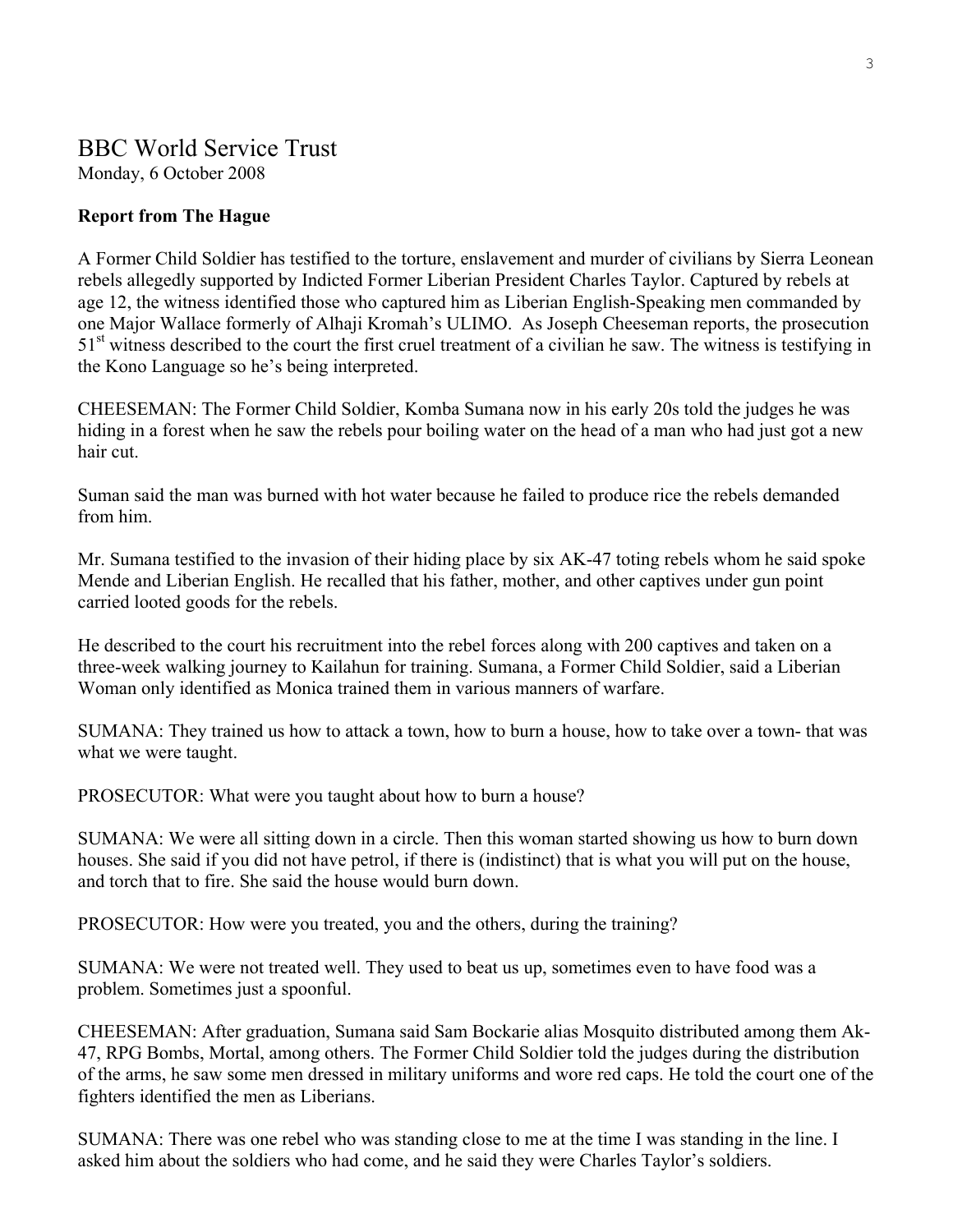PROSECUTOR: Did you hear any of these men with the red caps on speak?

SUMANA: Yes.

PROSECUTOR: What language did they speak?

SUMANA: They were speaking Liberian English.

CHEESEMAN: Crime against humanity which includes murder, cruel treatment, and rape are some of the charges against Former Liberian President, Charles Taylor. The prosecution 51<sup>st</sup> witness testified to the shooting of some civilians by RUF Commander, Issa Sesay.

SUMANA: As we were approaching the (indistinct) ground we met rebels standing there together with Issa. Then there were 5 people who were tied with a rope. They were standing at the side of the road. I was afraid when I met them. We were getting into the town when we heard gunshots. As we were returning, those people whom I had seen tied, I saw them dead.

CHEESEMAN: Sumana told the judges of the Special Court, his father was amputated and his elder brother was killed by the rebels.

The landmark trial of Charles Taylor, as the first African Head of State to be put on trial for the recruitment of child soldiers, sexual violence and cruel treatment coincides with the landmark of trial of his son, Charles Chuckie Taylor, Jr. as the first American to be put on trial for committing torture against civilians in Liberia.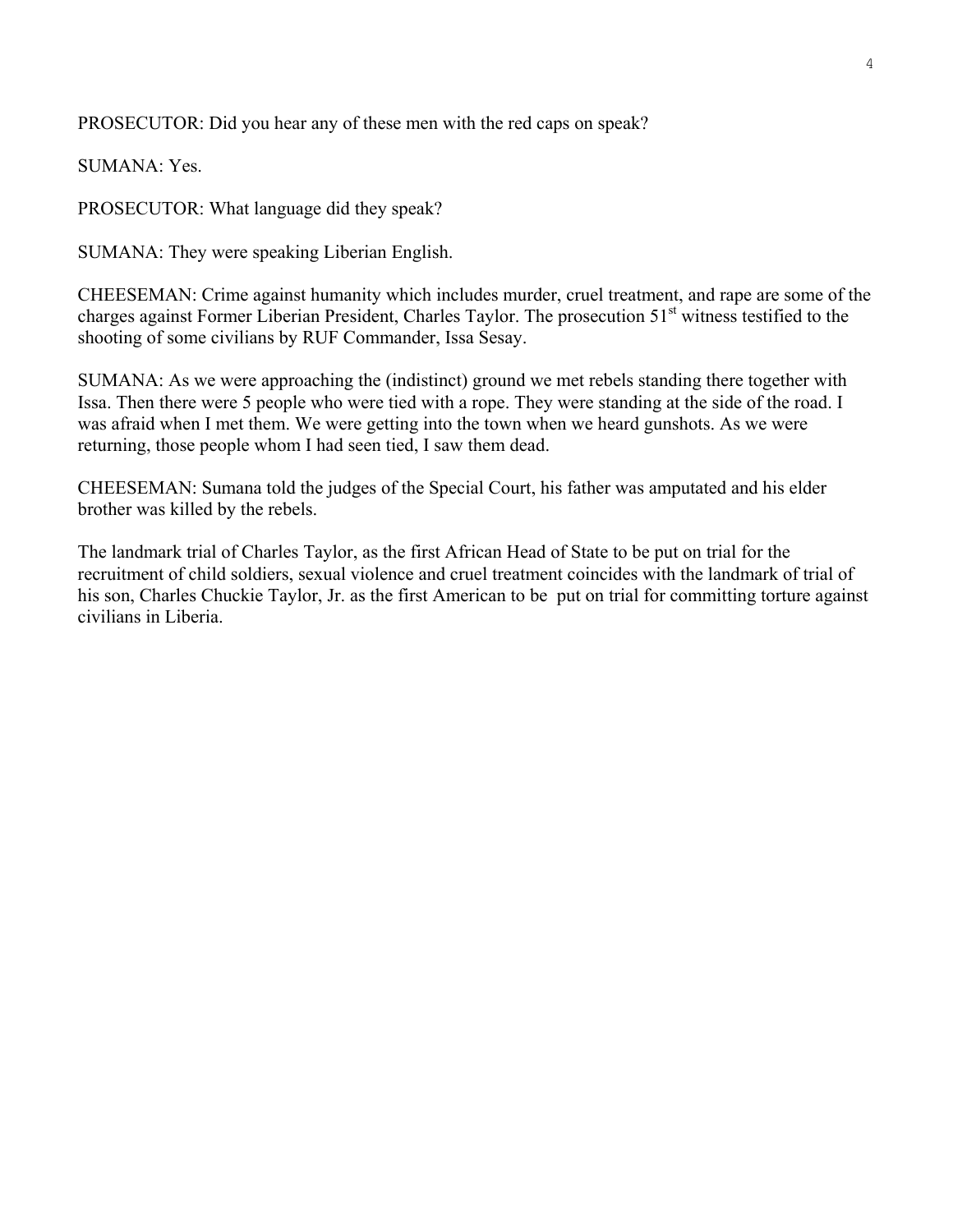Cocorioko Tuesday, 7 October 2008

#### **Man 'killed for resembling Samuel K. Doe'**

Written by Joseph Cheeseman and Mariama Khai Fornah

The 50th prosecution witness in the ongoing trial of the former Liberian president Charles Taylor has told the Special Court for Sierra Leone that rebels killed his brother because they said he had great resemblance to the former Liberian president Samuel Kayan Doe (K-Doe).

The witness, Patrick Sheriff told the Judges that the rebels killed his brother and chopped off his fingers. He said the worst atrocities he saw in the Sierra Leone civil war were committed by a rebel commander named Peleto who earned another nickname Friday because he went on a killing spree on every Friday. He said that Peleto went to place called Manor Corner on one Friday and moved from house to house killing civilians indiscriminately.

Sheriff gave an account of how Peleto met a man known only as Mr. Kai reading a bible. He allegedly ordered him to drop it and stand up. "As the man stood up, he shot him with a pistol…A minute after killing him, he moved again and met a Limba man eating rice, and he shot him..." During crossexamination, defence lawyer, Terry Munyard pressed him on his earlier statement that the rebels he saw were Liberian English-Speaking men dressed in a uniform with the inscription "RUF".

Sheriff insisted that the rebels who attacked Waterloo and Lumpa outside Freetown were "purely Liberian rebels." He said he was given 150 lashes and that after ECOMOG had driven the rebels from Lumpa he and other civilians constituted a committee that buried 60 civilians allegedly killed by the rebels.

At this point, Justice Julia Sebutinde asked the witness about the composition of the sixty people killed and he replied that they were all men and boys. "There…were no women because mostly they used women for their own selfish needs." Sheriff said.

Defence lawyer Munyard asked the witness whether the events of the war had affected his memory and that he could not remember most of the events. But Sheriff told the court that he could vividly remember every thing that happened to him during the war.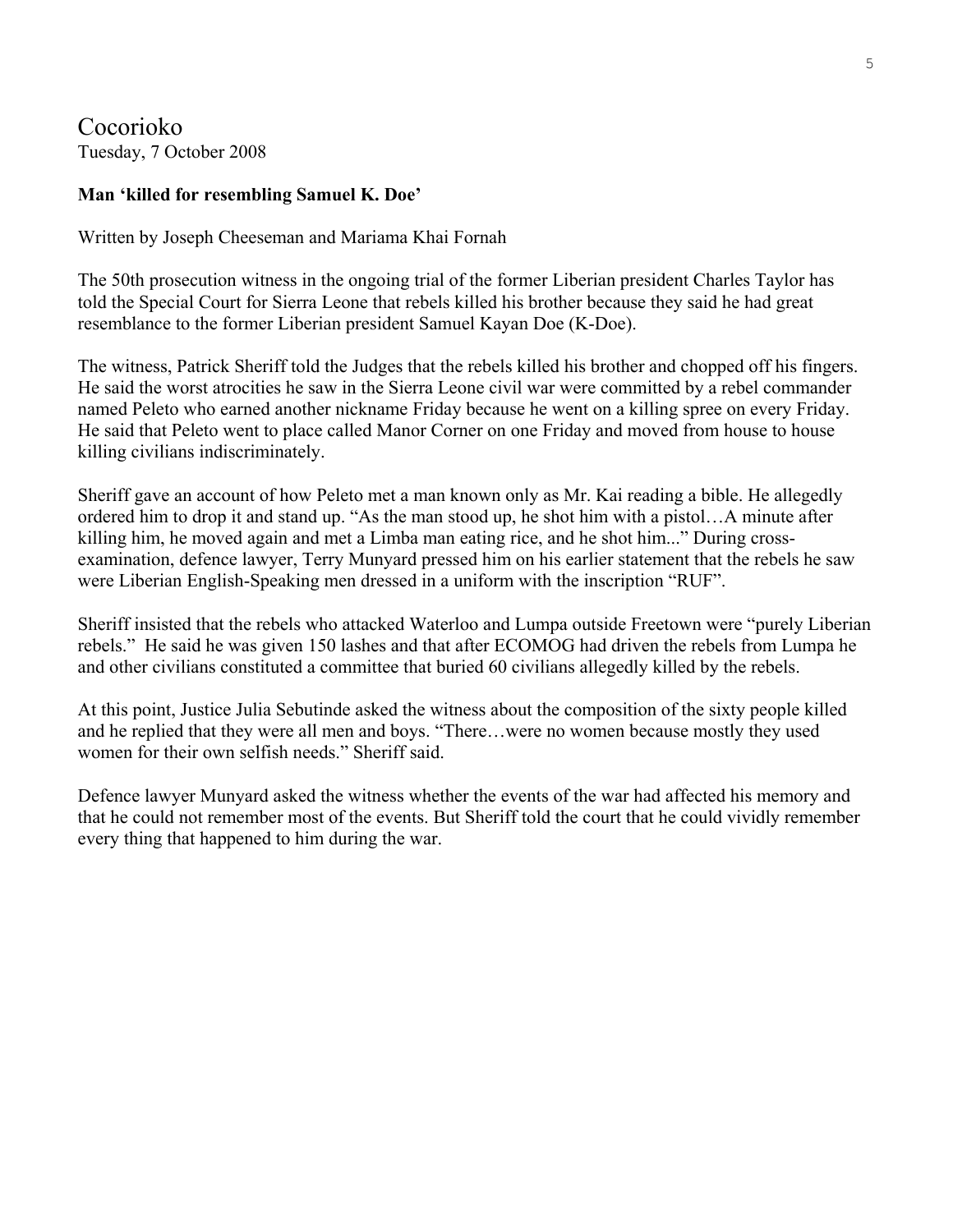**United Nations Nations Unies**

United Nations Mission in Liberia (UNMIL)

# **UNMIL Public Information Office Complete Media Summaries 6 October 2008**

*[The media summaries and press clips do not necessarily represent the views of UNMIL.]*

#### **Newspaper Summary**

#### **ERU Completes Training - Urged to be Law Abiding**

(The Monitor, The News, New Vision, Daily Observer, The Inquirer, The Informer)

- After eight months of intensive training in anti-terrorism and other crimes, 139 officers of the Emergency Response Unit (ERU) graduated last Friday. The media reports that President Ellen Johnson Sirleaf urged the newly trained officers to be law abiding in the discharge of their duties. President Sirleaf said the country can now boast of a force that would respond robustly to any form of crime and rioting whenever and wherever they occur. She congratulated the 139 ERU officers for their discipline, dedication and commitment to stay the course as they completed their rigorous training.
- Also speaking, the Charge d' Affaires of the United States Embassy in Liberia, Ms. Brooks Robinson, said the United States has committed more than US\$7 million to the ERU project, mainly to train and equip the unit and to build its new headquarters.
- The ERU will deal with crime situations which may require the use of firearms in the arrest of armed criminals, hostage situations, and violent crimes in progress, as well as armed terrorist activities. The unit will additionally handle riot control, anti-crime patrol in high crime areas, and will provide assistance in major disaster situations.

#### **Armed Gang Attacks Senior Immigration Officer**

(Daily Observer, The Inquirer, The Monitor)

• Armed men have attacked and wounded Deputy Immigration Commissioner, Archie Williams at his residence. The unknown men reportedly attacked and chopped him while attempting to enter his house on 3<sup>rd</sup> Street on Saturday night. Reports say following the incident the robbers made away with several valuables. Neighbours said they heard the robbers vowing to get at Government officials who they claimed are benefitting from State resources. The Deputy Immigration was taken to the state-owned John F. Kennedy Hospital where he's reportedly admitted at the Intensive Care Unit and journalists are being barred from seeing him.

#### **Press Union Welcomes US\$100,000 Gesture from Government**

(The News, National Chronicle, The Inquirer, The Monitor, Public Agenda, National Chronicle)

- The Press Union of Liberia (PUL) says it welcomes the recent announcement by Deputy Information Minister, Cletus Sieh of government's contribution of US\$100,000 toward the construction of its headquarters in Sinkor. A press statement issued Sunday described the gesture by President Ellen Johnson Sirleaf and government as "magnanimous" noting that such amount would go a long way in the progress of the institution.
- The union's leadership viewed the gesture as a demonstration of the President's commitment to towards the development of the media. In another development, the PUL has reprimanded four journalists for ethical misconduct. This followed their admission of guilt in a recent investigative mission to Margibi County. The union said it is convinced that journalists,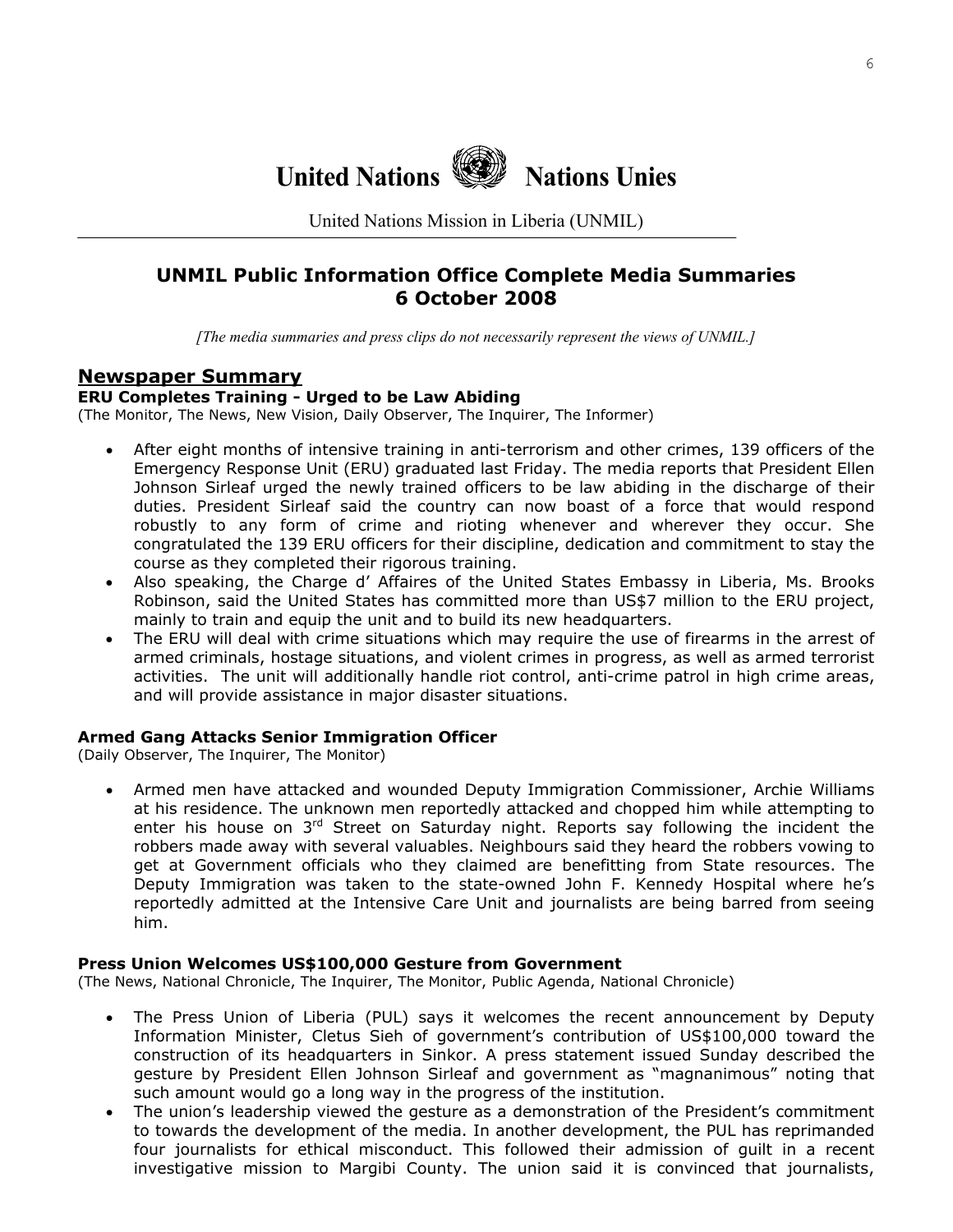Bockarie Musa, Norris Karluson, Garmonyou Wilson and Sawar Fallah were in serious breach of the Union Code of Ethics and Conduct and imposed a fine of L\$2,000.

#### **President Sirleaf Launches Final Phase of DDRR Programme**

(Daily Observer, Liberian Express)

• President Ellen Johnson Sirleaf today launched the final phase of the Disarmament, Demobilization, Rehabilitation and Reintegration (DDRR) programme at the Monrovia Vocational Training Centre in Paynesville. A release issued in Monrovia said the launch is aimed at addressing post disarmament and demobilization commitment particularly for those who have not benefitted from the reintegration packages. The packages include psycho-social counselling, human rights education, career counselling and HIV/AIDS. The last phase will mainly target women who were associated with the fighting forces.

#### **BWI Alumni Association Expresses Disappointment over Elevation Status**

(The Inquirer, Daily Observer)

• The Booker Washington Institute (BWI) Alumni Association says it is disappointed that the move started early this year to elevate the status of the Institute to a technical college has failed to make progress. The Association is therefore seeking the intervention of the Institute's board of governors headed by President Ellen Johnson Sirleaf to break the impasse. In a release, the group expressed outrage that since it was reconstituted months ago, the board itself has shown no indication of its readiness to get down to business.

#### **World Bank Boost GAC Operations**

(The News, The Informer, Liberian Express, New Democrat)

- The Informer newspaper reports that the World Bank has made a substantial donation to the General Auditing Commission (GAC) to boost its work. The donation includes five doublecabins Mitsubishi Pick-ups, one of which has been presented and 40 sets of computer.
- Making the presentation on behalf of the World Bank at the GAC offices on Ashmun Street, Mr. Wisfdom Dafeamekpor, Manager of the Project and Financial Unit said the donation was in continuation of the bank's assistance to the Commission. He expressed the hope that the vehicles and other items would help to strengthen the Commission implement its task. For his part, the Auditor General of Liberia thanked the World Bank for the gesture and assured the items would be used wisely.

# **Radio Summary**

# **Star Radio***(News culled today from website at 9:00 am)*

**Armed Robbers Attack Deputy Immigration Commissioner** 

*(Also reported on Truth F.M. and ELBC)* 

#### **Final Phase of DDRR Programme Launched**

*(Also reported on Truth F.M. and ELBC)* 

#### **Public School Teachers Advocate for More Pay**

- In observance of this year's World Teachers Day, the Monrovia Consolidated School System Teachers Association (MCSSTA) has called for more pay for Liberian teachers.
- Speaking to reporters at the weekend, the President of the association, Nathan Suah said teachers in the country were still being under paid though qualified like other civil servants.

*(Also reported on Truth F.M. and ELBC)* 

# **Truth F.M.** *(News monitored today at 10:00 am)*

#### **Port Truckers Calls for Dialogue Over New Measures**

• The Port Truckers Association has called for dialogue with government over new measures to restrict the movement of container trucks in the country.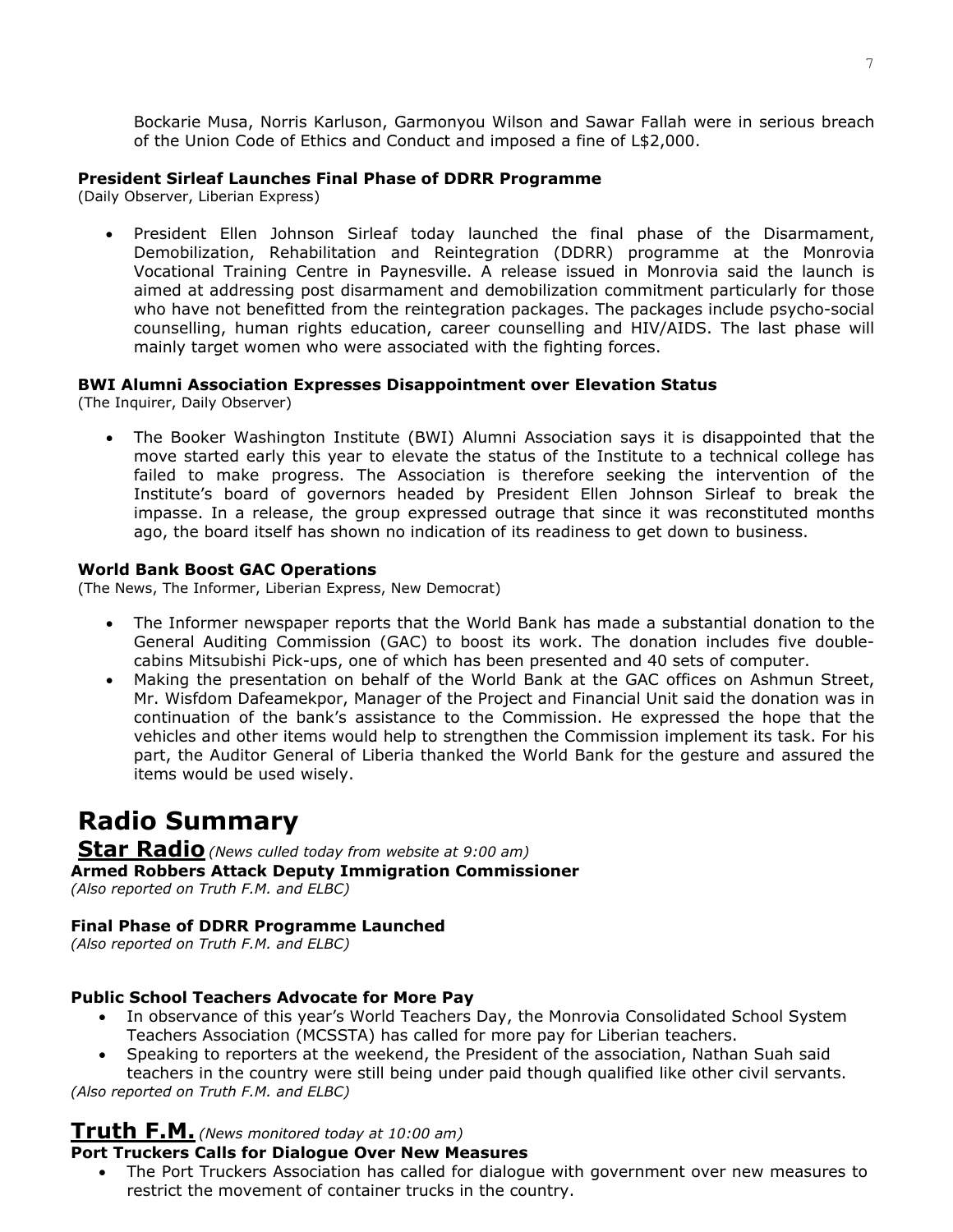- The President of the association, Sam Tetteh said the recent decision taken by police to prevent the movement of trucks during the day was a unilateral decision that does not meet the consent of the association.
- The LNP recently announced that container trucks should move only during the night to avoid the upsurge in accident during the day.

\*\*\*\*\*